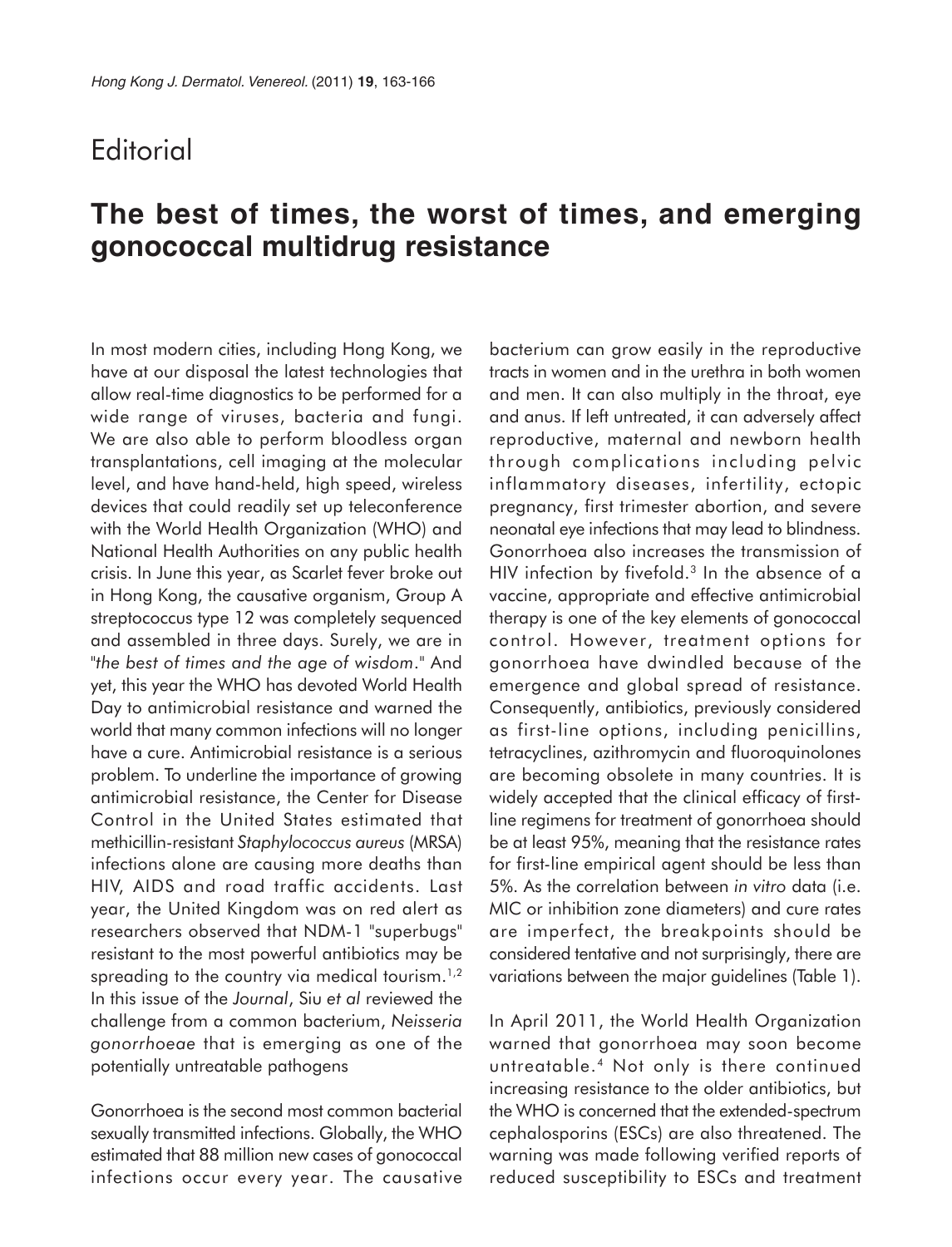failures with single dose regimen of oral cefixime and ceftibuten in Japan, Hong Kong, Australia, Norway and the United Kingdom.4-8 These isolates were found to have decreased susceptibility to the ESCs with cefixime MIC of 0.125-2 mg/L as compared with a wild type mode of 0.008- 0.03 mg/L. The major surveillance programs demonstrated that these gonococci with decreased susceptibility to cefixime often have multiple coresistance to other antibiotics, notably penicillin, tetracyclines and fluoroquinolones (Table 2). In addition, several countries have observed a progressive rise in the number of gonococcal isolates with cefixime MICs of 0.125-0.25 mg/L; the tentative breakpoints for treatment failures with oral ESCs. In the UK, the GRASP (Gonococcal Resistance Antimicrobials Surveillance Programme) which examined thousands of

|               | <b>TUBIC 1.</b> MIC IMPLETED BIGHARD STATES TO PRESSURE GOTTOMMODY<br>MIC breakpoints, mg/L |                                 |                       |  |  |  |
|---------------|---------------------------------------------------------------------------------------------|---------------------------------|-----------------------|--|--|--|
|               | <b>CLSI, 2011</b>                                                                           | <b>EUCAST, 2011</b>             | <b>ECDC, 2009</b>     |  |  |  |
| Ceftriaxone   | $S: \le 0.25$                                                                               | S: ≤0.125, R: ≥0.25             | $R: \ge 0.25$         |  |  |  |
| Cefixime      | $S: \le 0.25$                                                                               | S: ≤0.125, R: ≥0.25             | R: ≥0.25 <sup>α</sup> |  |  |  |
| Ceftibuten    | None                                                                                        | None                            | None                  |  |  |  |
| Spectinomycin | $S: \leq 32$ , R: $\geq 128$                                                                | S: ≤64, R: ≥128                 | S: ≤64, R: ≥128       |  |  |  |
| Azithromycin  | None                                                                                        | S: ≤0.25, R: ≥1                 | S: ≤0.5, R: ≥1        |  |  |  |
| Ciprofloxacin | S: ≤0.06, R: ≥1                                                                             | $S: \leq 0.03$ , R: $\geq 0.12$ | S: ≤0.06, R: ≥1       |  |  |  |

**Table 1.** MIC interpretive standards for *Neisseria gonorrhoea*

CLSI, Clinical Laboratory Standards Institute; EUCAST, European Committee on Antimicrobial Susceptibility Testing; ECDC, European Centre for Disease Prevention and Control; S, sensitive; R, resistant

<sup>a</sup> Decreased susceptibility

**Table 2.** Prevalence of antimicrobial resistance to ciprofloxacin, azithromycin and penicillin and decreased susceptibility to cephalosporins, 2009

| Year                | No of isolates tested | % Resistant <sup>a</sup>   |      |                  | % with DS to cefixime                 |
|---------------------|-----------------------|----------------------------|------|------------------|---------------------------------------|
|                     |                       | Ciprofloxacin Azithromycin |      | Penicillin       |                                       |
| 2009, Europe        | 1366                  | 62.7                       | 13.2 |                  | 12.6 (PPNG only) 5.1 (>0.125 mg/L)    |
| 2009, United States | >5000                 | 12.4                       | 6.1  | 15.2             | 0.8                                   |
| 2009, WPR           | 7677                  | 50.8                       |      | 23.5             | $\overline{\phantom{0}}^{\text{b}}$   |
| 2009, SEAR          | 1027                  | 81.7                       |      | 82.9             | $\overline{\phantom{a}}^{\mathsf{b}}$ |
| 2009, Hong Kong     | 1366                  | 97.6                       |      | 50.9 (PPNG 32.4) | Sporadic cases <sup>c</sup>           |

DS, decreased susceptibility; PPNG, penicillinase-producing *Neiserria gonorrhoeae*; SEAR, South East Asia Region; WHO, World Health Organization; WPR, Western-Pacific Region

The information was compiled from data published at the websites of the Centers for Diseases Control in the United States, Europe and Australia.10,12,20

<sup>a</sup> Given the variations in the testing and interpretation criteria, the figures may not be directly compared between programmes.

<sup>b</sup> Very few centres tested susceptibility to the oral cephalosporins. Centre in most countries (Australia, Bhutan, Brunei, Fiji, Hong Kong, India, Japan, New Caledonia, New Zealand, Papua New Guinea, the Philippines, Sri Lanka, Singapore, Thailand, Vietnam) reported very low proportions of strains with decreased susceptibility to ceftriaxone. Centres in several countries (Brunei, China, Korea and Mongolia) reported gonococci with decreased susceptibility to ceftriaxone but the exact proportions were not given.<sup>12</sup>

<sup>c</sup> Five patients were found to be infected with *Neisseria gonorrhoeae* strains harbouring the mosaic *pen*A gene associated with decreased susceptibility to oral extended-spectrum cephalosporins such as cefixime and ceftibuten.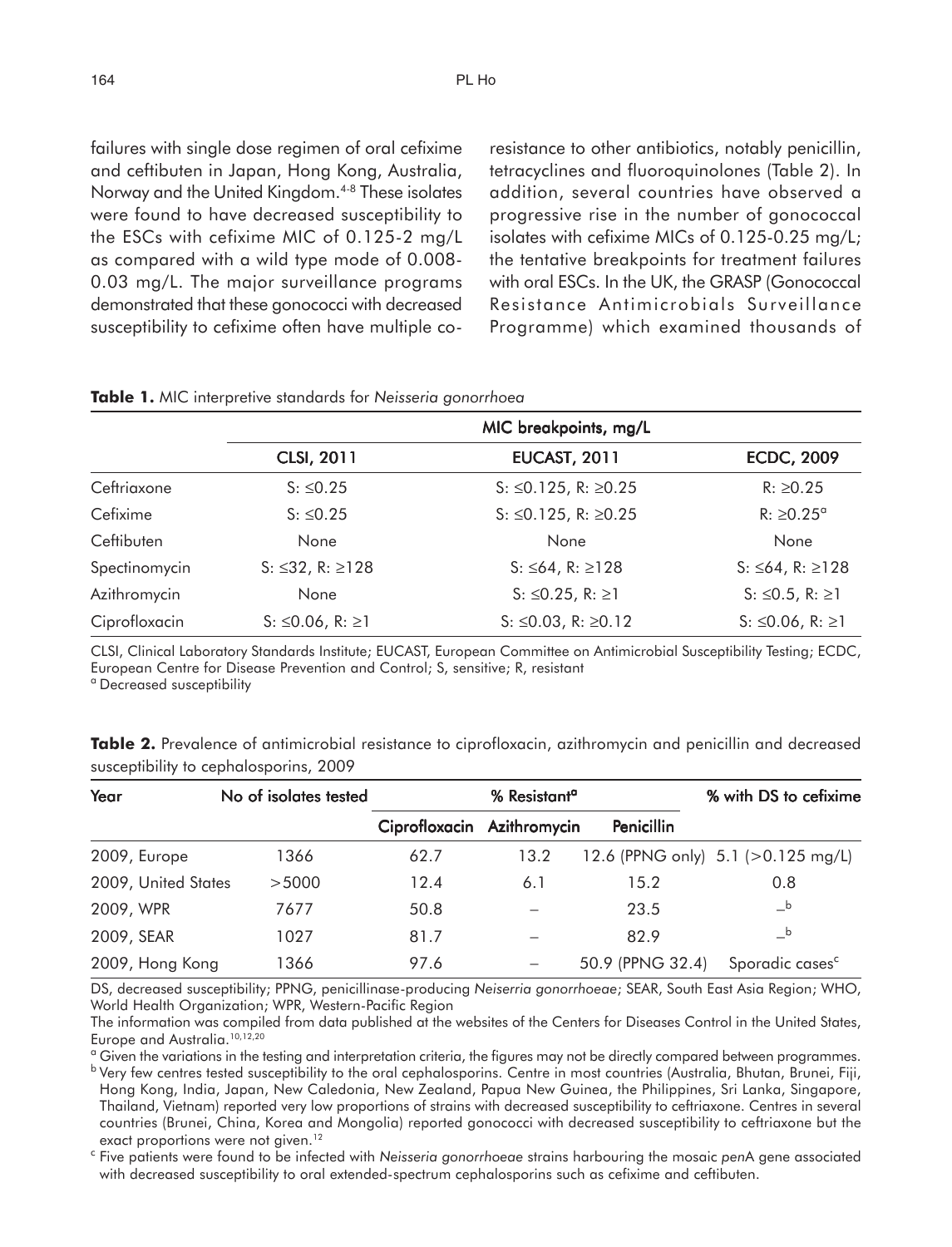isolates annually, showed that decreased susceptibility (cefixime MIC ≥0.125 mg/L) first emerged in 2005 (0.1%) and has since increased from 2.8% in 2008 to 10.6% in 2009.<sup>9</sup> At a higher cut-off, decreased susceptibility to cefixime MIC ≥0.25 mg/L was 1.2% in 2009.<sup>9</sup> According to the Euro-GASP data for 2009, isolates displaying decreased susceptibility to cefixime (MIC ≥0.25 mg/L) was detected in ten of 17 participating countries.10 In five countries, the decreased susceptibility rate for cefixime was above the 5% threshold; including Austria (21.2%), Italy (18.6%), Denmark (15.1%), Slovenia (8.3%) and Belgium  $(6.4\%)$ .<sup>10</sup> Most of the isolates with decreased susceptibility to cefixime were from men (79%) and involved both MSM (in Italy) and heterosexual (in Austria and Denmark) individuals.10 In the United States, national surveillance found that gonococci with decreased susceptibility to cefixime (MIC ≥0.25 mg/L) had increased from 0.1-0.2% in 2000-2006 to 0.8% in 2009 and 1.4% in 2010.<sup>11</sup> The highest rates were observed in Honolulu (7.7% in 2010) and California  $(4.5\%$  in 2010).<sup>11</sup> The picture is less clear for the WHO Western Pacific and South East Asian Regions because most centres do not test oral cephalosporins. Decreased susceptibility to ceftriaxone have been observed in isolates from Brunei, China, Korea and Mongolia but the prevalence is unclear.<sup>12</sup> In Japan, decreased susceptibility to cefixime are increasingly prevalent and treatment failures have been observed for several years.13 Data submitted to the WHO indicated that over 35% of the gonococcal isolates from the Kanagawa (神奈) Prefecture in 2007-2008 had cefixime MIC ≥0.25 mg/L. Hence, cefixime had been excluded from treatment guidelines in Japan since 2006 and intravenous ceftriaxone or cefodizime at high doses (1 gram) is recommended as first-line treatment.<sup>13</sup>

Decreased susceptibility to ESCs has been associated with a variety of genetic mutations, including multiple mosaic *penA* (PBP2) patterns, critical *penA* substitutions (A501V or T), adenine deletion in the *mtrR* efflux pump promoter and certain alteration of amino acids in the PorB (*penB* gene) porin. While mosaic *penA*, especially the X pattern is believed to be the major resistance determinant, multiple other resistance determinants were often observed in strains with elevated MIC to ESCs.13-16 Typing of the gonococci with decreased susceptibility to cefixime has provided additional insights on the bacterial population genetics. With increasing access to sequencing technology, NG-MAST (*N. gonorrhoeae*-multiantigen sequence typing) and MLST (multilocus sequencing typing) have been widely applied in gonococcal epidemiology studies. In general, the emergence of gonococci with decreased susceptibility to ESCs involved diverse bacterial lineages with multiple MLST and NG-MAST sequence types.<sup>5,17,18</sup> However, there was also evidence of clonal dissemination. For instance, NG-MAST strains previously described in Australia have been reported in Hong Kong (sequence type [ST] 835), Sweden (ST326) and the United States (ST925).<sup>7,17,18</sup> In Hong Kong, ten of 11 strains with decreased susceptibility to ESCs in 2006 were found to belong to ST835.7 In the UK, 74% of 96 gonococcal isolates with cefixime MIC ≥0.125 mg/L collected through the GRASP between 2005 and 2008 were genetically indistinguishable (NG-MAST, ST1407) indicating a transmissible clone may be emerging.14

While the prevalence of decreased susceptibility to ESCs remains uncommon in Hong Kong, the evolution of gonococcal resistance for the previously first-line antibiotics should remind us that widespread resistance could occur explosively. As in the past, drug-resistant *N. gonorrhoea* including the successful clones can be imported from regions where cephalosporin resistance is common, most likely through international travelers and sex tourists. Worldwide, decreased susceptibility to cephalosporins is clearly emerging and the first strain, designated H041 with highlevel resistance to ceftriaxone (Etest MIC 4 mg/L and agar dilution MIC 2 mg/L) has been verified in Kyoto  $($ 京都), Japan.<sup>13</sup> The strain is resistant to multiple other antibiotics, including penicillin (MIC 4 mg/L), tetracycline (4 mg/L), ciprofloxacin (MIC